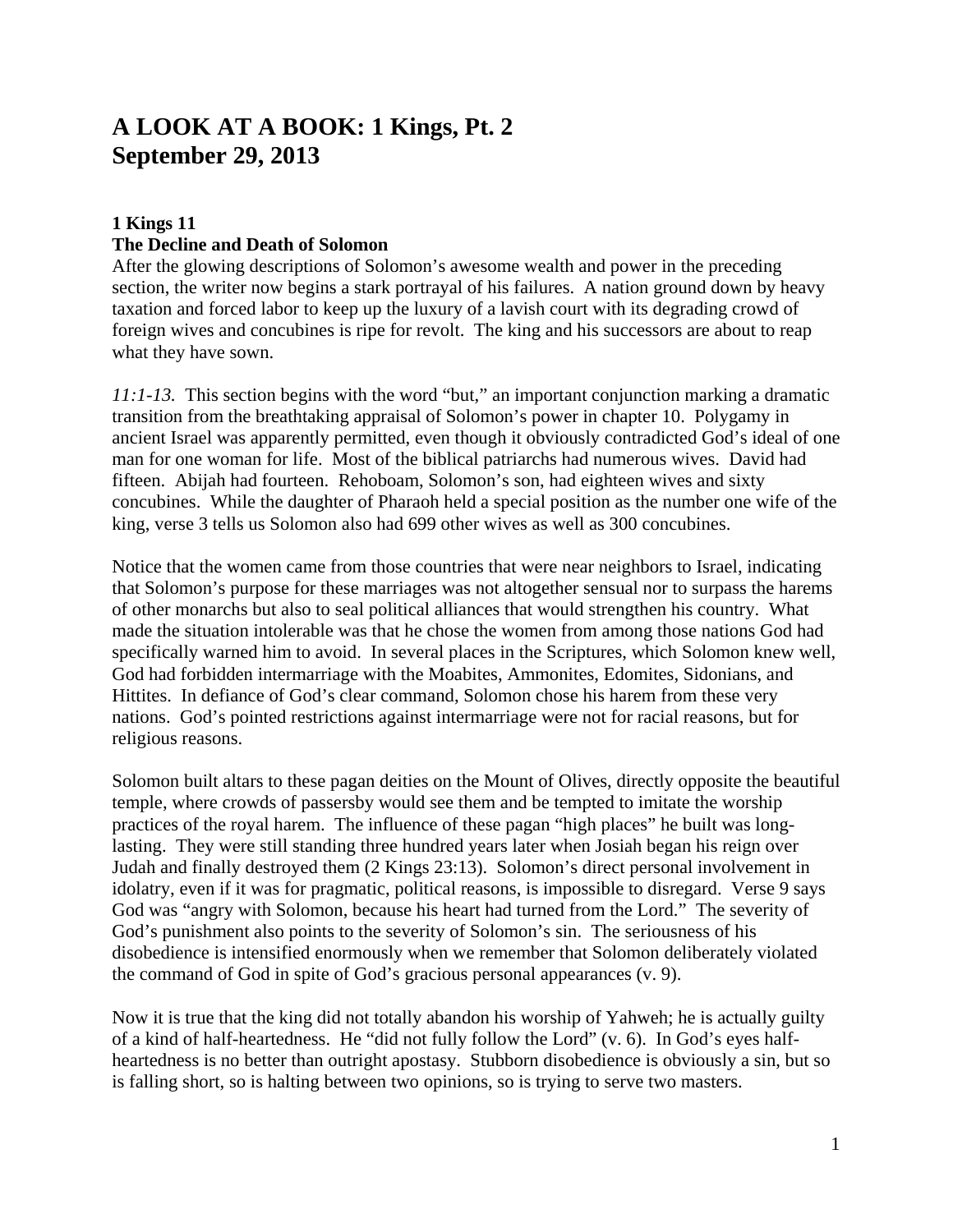*11:14-25.* Solomon's life was a tragedy, having a disastrous ending brought about by moral weakness. Even though through most of its years his life was characterized by wisdom and wealth, in the end he received the consolation prize. Verse 14 says, "The Lord raised up an adversary against Solomon, Hadad the Edomite," Verse 23 says, "And God raised up another adversary against him, Rezon the son of Eliadah." And Solomon, who in 5:4 told King Hiram, "God has given me rest on every side, so that there is no adversary," now has two.

*11:26-43.* God said in verse 11 that He would tear the kingdom from Solomon and give it to his servant. We are now told in verse 26 who that servant was – Jeroboam. As the founder and ruler of the Northern Kingdom of Israel, he became known as Jeroboam I. Following in the steps of his father, who was an official under Solomon, the young Jeroboam won recognition as a man of high qualities and was appointed to a place of importance on Solomon's staff.

Solomon, removed from the man in the street in the splendid isolation of his palace, was insulated from the plight of the masses. But not Jeroboam. Working with the common people on the construction projects in Jerusalem and as an overseer of the labor force from the House of Joseph, he had a chance to learn firsthand about the bitterness of the oppressed citizens. Jeroboam sympathized with the bitterness of those with whom he worked as they chafed under the heavy taxation and forced labor imposed on them to keep up Solomon's inflated lifestyle. And he used his position to stir up disaffection against the government.

With providential timing God sent his prophet Ahijah to meet Jeroboam in the wilderness outside Jerusalem to call him dramatically to his destiny as the leader of the ten tribes. We are introduced to an example of prophetic drama in verse 30, when Ahijah removes his new cloak and rips it into twelve pieces in front of the startled Jeroboam. This spectacular visual aid underlined the seriousness of God's promise to "tear the kingdom away" from Solomon (v. 11). There is some confusion in the passage about the twelve tribes being divided – ten for Jeroboam and one for Rehoboam, which add up to only eleven. The answer seems to be found in 12:23 where the tribe of Benjamin is counted with Judah as one tribe, apparently because Benjamin was so insignificant. The breakup of the kingdom was not a part of God's original plan. But as it often does, human sin intervened in God's plan, and He had to make a revision. The Great Potter often has to take a vessel that becomes cracked or flawed and reshape it, not in as beautiful a form as He first intended, but nevertheless still useful.

Solomon reigned about forty years and was about sixty years old when he died in approximately 932 B.C. But Solomon did not die like his father David had died. David remained faithful to the Lord to the very last, and he died nobly, with words of wisdom for his heir. If Solomon's reign had ended as gloriously as it had begun, the Jewish nation would have held him in higher esteem than David his father. But this was not the case, and the unique and radiant career of Israel's wisest man is summed up with a stereotyped formula similar to that of scores of ordinary kings. Here again is the reminder that even the mightiest vessel may be shipwrecked within sight of home port.

How can we assess his life? He was a man of peace, not warlike as David was. He sought wisdom – not the world's variety, but wisdom from God. It was his desire to administer his government according to the law and will of Yahweh. His enormous talents included knowledge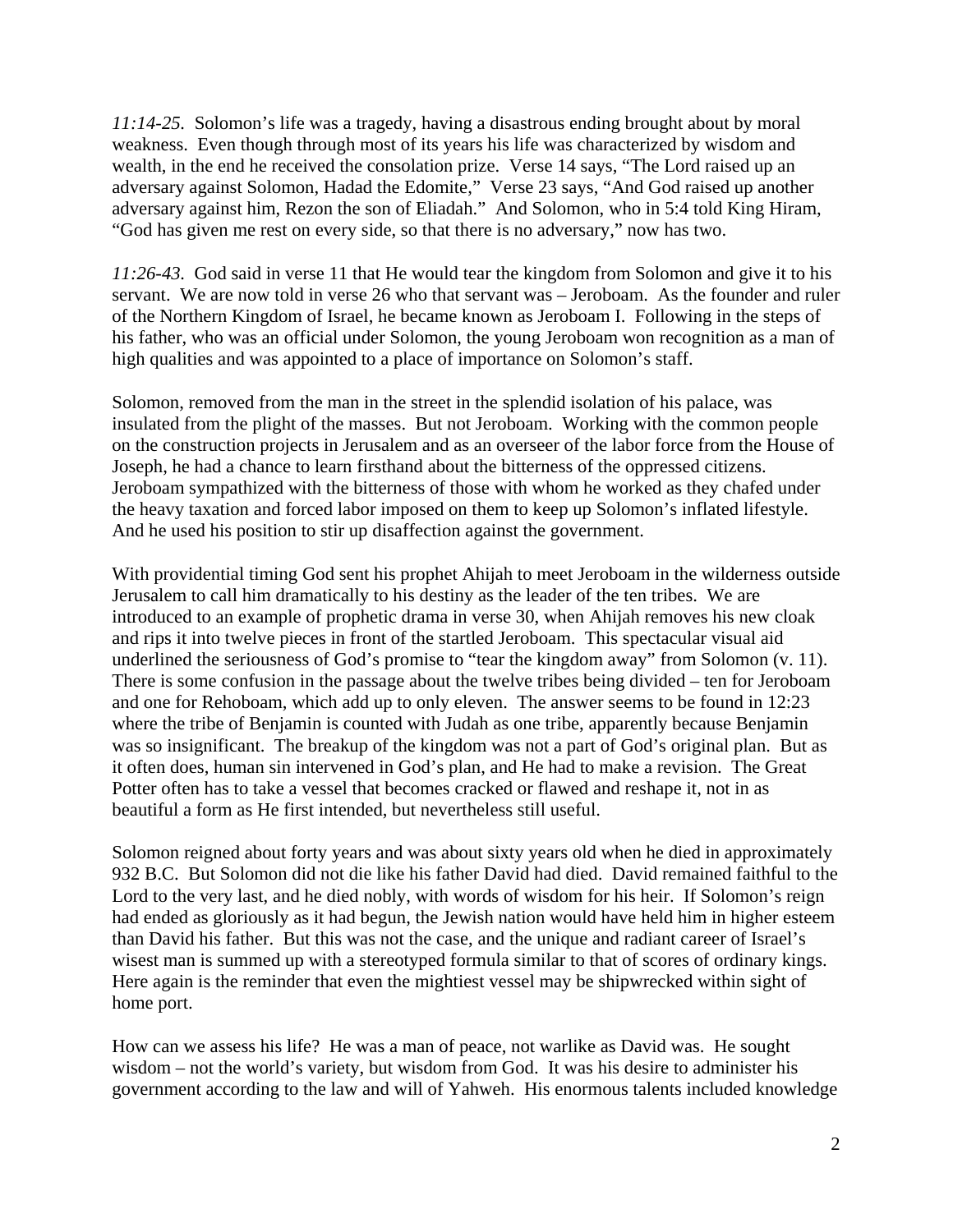of the world as a naturalist, knowledge of humans as an expert in their behavior, knowledge of literature as a poet and writer. He had splendid tastes, which he bestowed upon his kingdom in vast building projects and cultural enhancements. He not only made Israel a majestic kingdom of this world, but he erected the temple to the glory of the spiritual world, lavishing upon it countless treasures. At its dedication, Solomon stood as one of the most imposing figures in human history.

But gradually, almost imperceptibly, his glory began to fade. Brought on by luxury, pleasure, compromise, and disobedience, he began to exchange his godly wisdom for the wisdom of the world. He lost the strength of his convictions and, of all things, began to justify idolatry! Can you imagine? The same man who built the magnificent temple on Mount Zion also built, in order to please his mistresses from Ammon and Moab, altars to Chemosh and Molech on Mount Zion in the very face of God's house. By degrees the glory passed away, and darkness and hopelessness triumphed in the end. He wore one of the fairest and noblest crowns a mortal could wear, but it was perishable, not enduring like the crown of life promised to the faithful.

# **1 KINGS 12**

# **REHOBOAM DIVIDES THE NATION**

Solomon's death leaves a gigantic hole in Israel's leadership structure. David's son, the man who gave Israel political cohesion, wealth, prestige, and religious unity, is dead. Who could possibly fill his place? The text has already introduced what will occur. God will continue to honor the covenant with David, so Solomon's son will have a two-tribe kingdom (1 Kings 11:32- 36). Because of Solomon's idolatry, however, Jeroboam will rule the other ten tribes (1 Kings 11:26-31). The Lord has sent these promises through Ahijah the prophet, so the predictions must come true. What remains to be seen is how they will come to pass.

Sadly, Solomon's son Rehoboam's lack of political skill opens the door for the split (12:1-24). Just as sadly, Jeroboam does not appreciate what God has done for him, for he will establish an alternative religion in his new kingdom (12:25-33). Though the Lord sends prophets to warn Jeroboam to change his ways, he refuses to do so (13:1-10).

*12:1.* Perhaps Rehoboam does not sense the depth of northern dissatisfaction with Solomon's policies. The people await him in Shechem, and there is no reason to believe that they are determined to reject Rehoboam.

*12:6-11.* Rehoboam consults two sets of advisors. The elders tell him to give a "favorable" (literally, "good") response. If he will serve the people, then they will serve him. These seasoned political veterans seem to know exactly what the young king is facing. They realize it is time to accede to the crowd's wishes.

But Rehoboam rejects the elders' advice and consults with the counselors his own age. Like Rehoboam, they are young, ambitious, proud and insecure. They tell him to intimidate the crowd by declaring that he is tougher than Solomon. Their theory is that servant leadership will not work. Only a bully can handle a diverse kingdom.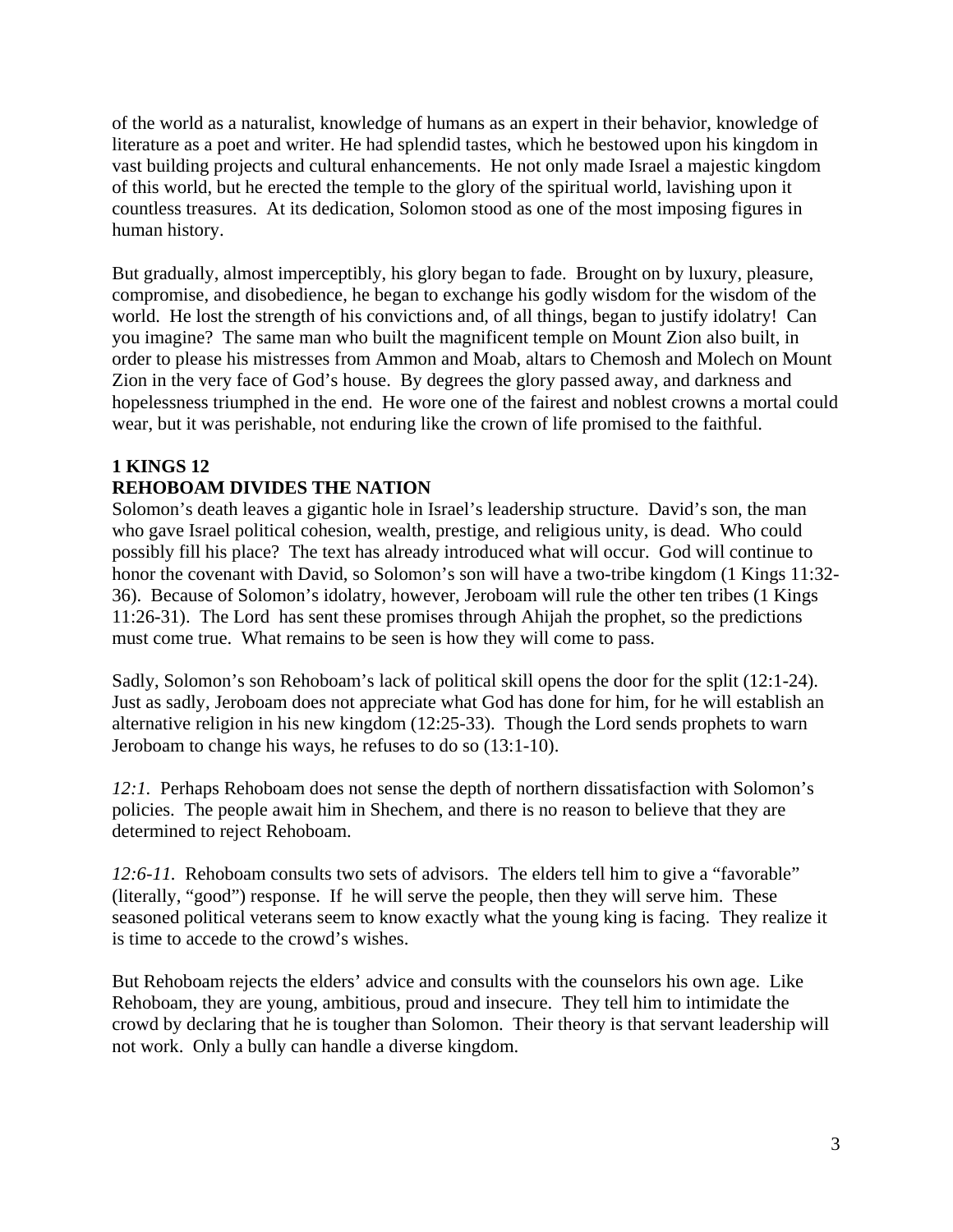*12:12-15.* When the three days are over, Rehoboam delivers the harsh message. The author explains why "the king did not listen to the people." This lack of judgment and its results, this "turn of events," "was from the Lord" so that God's word through Ahijah could come true. Nothing occurs here because of "chance." There is no "chance" God is sovereign. Still, Rehoboam's decision is his own. The text maintains the tension between God's sovereignty and human responsibility that pervades all of Scripture.

*12:16-20.* Without hesitation the people reject Rehoboam's authority over them. They deny any responsibility to David's dynasty and leave Rehoboam to rule Judah. Rehoboam makes one final, futile attempt to maintain control over the north. He sends Adoniram, the longtime head of forced labor (cf. 1 Kings 4:6), to the people. Adoniram is stoned to death. The "king" flees for his life. Jeroboam becomes the popular choice for king in the north, and God's word is fulfilled.

*12:21-24.* At home Rehoboam gathers a massive force, intent on invading the north. At this point, however, another prophetic voice surfaces. Shemaiah, simply designated as "the man of God," a title that takes on growing significance in the story, warns the king to stay home. Why? Because God says, "This is my doing." Rehoboam obeys God in this matter. Israel has been irreparably split into northern (ten tribes) and southern (two tribes) segments. The year is ca. 930 B.C.

*12:26-27.* Having secured his military and economic interests, Jeroboam now moves to protect his religious concerns. The all-knowing narrator divulges what the king thinks to himself: if northerners sacrifice in Jerusalem, then their allegiance might return to Rehoboam. This fear amounts to a lack of faith, since surely the God who brought him to power can protect him from harm. God has promised him a dynasty as enduring as David's if he would keep God's commandments (1 Kings 11:38).

*12:28-30.* Bad advice again mars a king's life (cf. 1 Kings 12:10-11). "After seeking advice," Jeroboam introduces a new form of religion that in effect institutionalizes idolatry. On the pretense of being concerned for the people's travel capacities, he erects "two golden calves" that supposedly represent the "gods" who redeemed Israel from Egypt. They may worship one of these images in either Bethel, the ancient place where Jacob had his stairway to heaven dream (Genesis 28:10-22), or in Dan, the northernmost city in the country.

*12:31-33.* Besides constructing national shrines at Bethel and Dan, Jeroboam institutes local worship sites at "high places" throughout the land. This action further dilutes worship.

The institutionalization of a non-Mosaic religion is now complete. A syncretistic mix of Yahwism and Baalism is in place. Northerners will have to make a special effort just to worship the Lord. Just as there are now two nations, two capitals, two governments, and two kings, there are also two religions. The major differences are as follows:

| Judah                | <b>Israel</b>                  |
|----------------------|--------------------------------|
| No images of God     | Veneration of calves           |
| Levitical priesthood | Multitribe priesthood          |
| Central sanctuary    | Local and regional sanctuaries |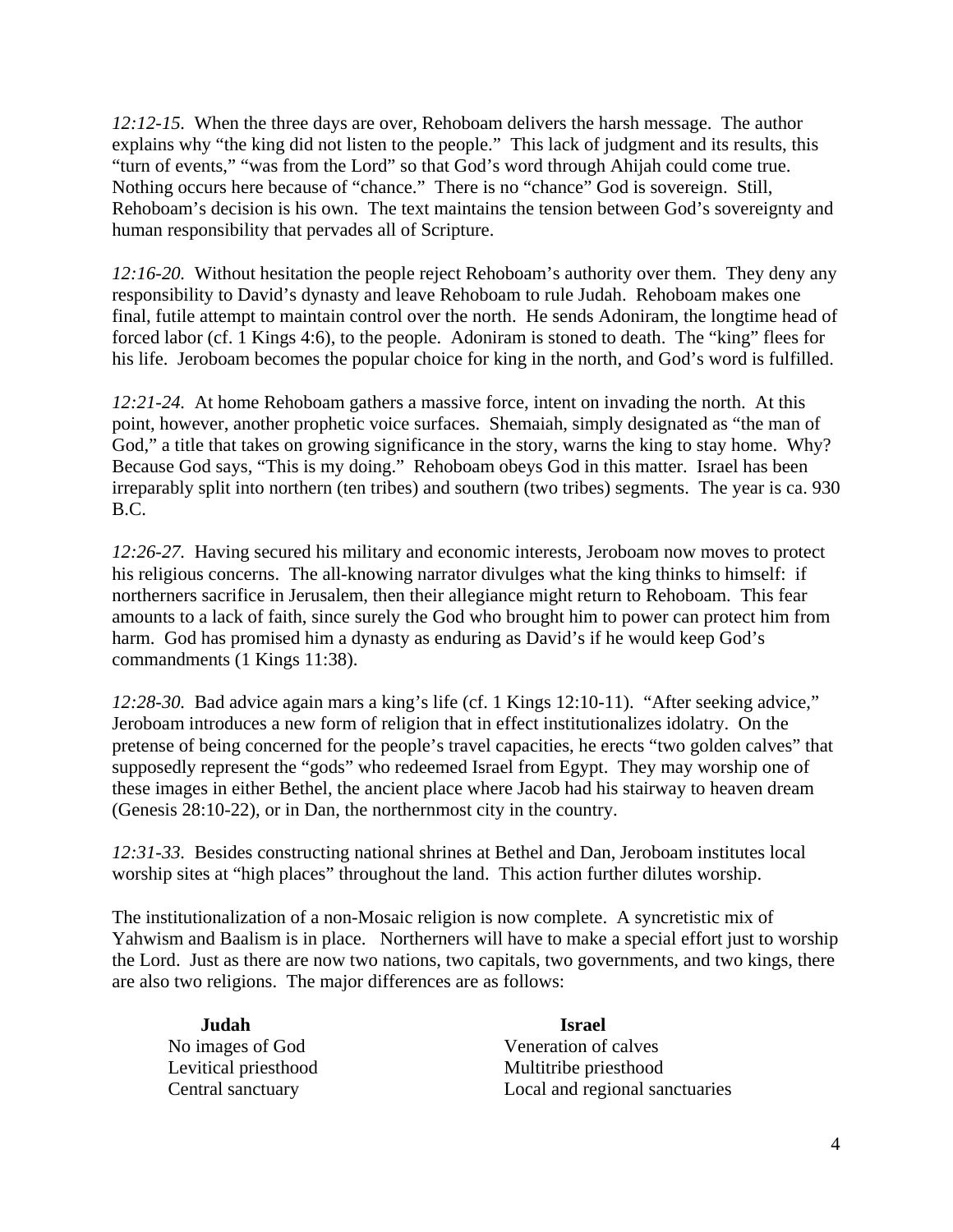| Separatist cult |
|-----------------|
|-----------------|

Syncretistic cult

#### **1 Kings 14-1-20**

#### **Ahijah Prophesies Against Jeroboam and Jeroboam's Death**

*14:1-3.* For the third time prophecy impacts Jeroboam's life. On this occasion he is desperate for a word about his son's illness, so he disguises his wife, arms her with some presents, and sends her to Ahijah. It is ironic that he tries to disguise his wife's identity from a man whom he expects to divulge whether his son will live or die and furthermore that a king should send such a paltry gift, apparently because he fears to reveal who need the information.

*14:4-18.* Ahijah's physical sight has failed due to old age. Perhaps this fact helps explain why Jeroboam though he could be fooled. Since Ahijah is a prophet, though, he can see things no one else can see.

When Jeroboam's wife arrives, she finds Ahijah ready to identify her and give her five bits of bad news. First, he condemns Jeroboam for making idols, which makes God consider him "more evil than all who lived before" him. Second, "every last male" in Jeroboam's line will die. Third, Ahijah states that her sick boy will die. Fourth, with Jeroboam's family gone, Israel will obviously receive a new royal dynasty. Fifth, Ahijah makes the long-term promise that Israel will go into exile because of their adherence to Jeroboam's religion and for the acceptance of fertility cults. This last prediction will take two hundred years to occur, but it is as certain as the short-range promises.

As soon as the woman returns home, the third prediction comes true, which serves as a pledge that the others will also be fulfilled. Readers now have some short and long-term promises to guide them in the text. The man of God predicted Josiah's reign, which does not occur until 640- 609 BC, or until 2 Kings 23-23. Ahijah's prediction of Israel's fall is not fulfilled until 2 Kings 17, which describes events in 722 BC. Of course, the deaths of Jeroboam's sons will take place much sooner, by 1 Kings 15:29 (ca. 908 BC).

*14:19-20*. Here the author reveals that one of his sources for the data on Jeroboam's life was "the annals of the kings of Israel," a document that includes details of major events, wars, and decisions in Jeroboam's reign. He ruled for twenty-two years (ca 930-909) and was succeeded by Nadab, his son.

#### **1 KINGS 14:21-16:28**

#### **The Reign of Rehoboam in Judah**

Not much time nor space is wasted in narrating the remaining years of King Rehoboam. His weak, vacillating performance as king led Judah into sins far more severe than those of Israel to the north. Jeroboam built a couple of golden bulls, but Rehoboam, not to be outdone, built "high places, sacred pillars, and wooden images on every high hill and under every green tree" (v. 23). He also allowed "perverted persons," male and female prostitutes, to practice their cultic religions with court approval (v. 24). Within five years after he assumed the throne of his powerful father Solomon, Judah fell under the oppression of Egypt.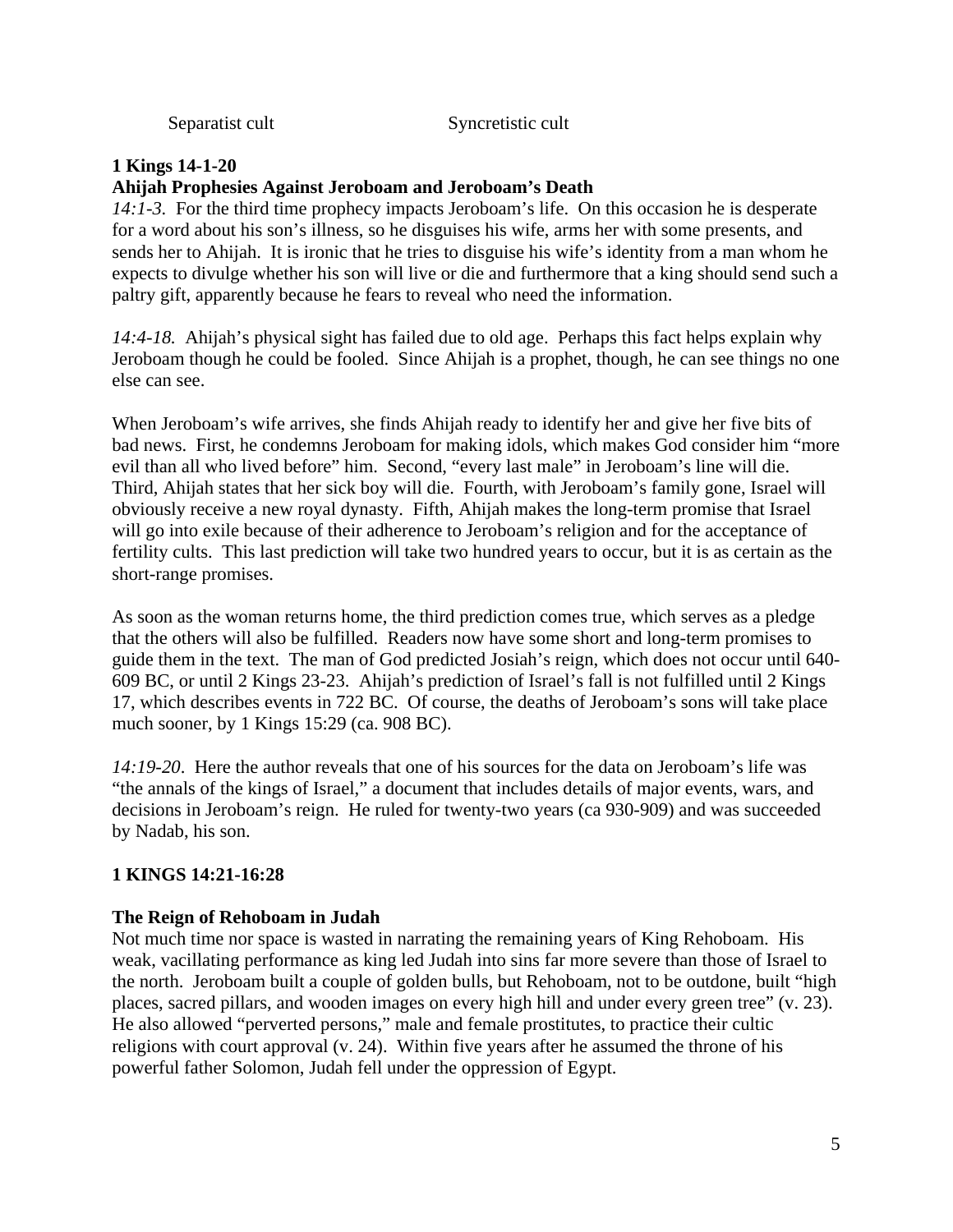Shishak, the pharaoh, had been watching the developments in Solomon's kingdom. He had given sanctuary to Jeroboam after his abortive rebellion against Solomon, and now his ally had taken ten of the twelve tribes in Solomon's kingdom away, leaving only Judah, along with tiny Benjamin, in the South. Shishak marched on Jerusalem. His invasion, not detailed here, has been found by archaeologists recorded on inscribed stones in the ruins of the Egyptian temple of Amun at Karnak.

Those beautiful golden shields that Solomon had hung in the House of the Cedars of Lebanon as symbols of his wealth were now given to Shishak as tribute along with other golden treasures from the temple. "He took away everything" (v. 26), leaving Rehoboam to quickly commission substitute shields of bronze to take the place of the treasures of his father. What a contrast! From mighty Solomon with all his wisdom, wealth, and power to spineless Rehoboam with his shallow judgement, his cheap bronze shields, and a kingdom subjected to Egypt.

# **1 KINGS 17-18**

#### **Elijah and the Widow of Zarephath, 1 Kings 17:1-24**

Elijah's name is a combination of two names for God, Elohim and Yahweh (or Jehovah). It means "Yahweh is God." Although he is one of the best known prophets in the Old Testament, we know very little about his early life. According to verse 1 he was born in Tishbeh, an unidentified village probably in the vicinity of Gilead, where he was living when he appears on the scene.

Elijah leaps into the arena. He and the royal couple had apparently never met. Without preface or introduction, he appeared before Ahab and Jezebel in Samaria and with startling bravado abruptly announced the drought. No personal credentials. No reasons for the drought. No conditions for mercy. He delivered his message and just as suddenly disappeared.

Dew and rain were the two main sources of moisture in ancient Israel. To cut off both sources of moisture would mean an absolute drought of extreme proportions. Since Baal was supposed to be the god of fertility, the god of the storm, present in the dew and rain, the drought was a direct challenge to this alien deity.

Little wonder Elijah had to flee from the angry presence of King Ahab. Not only was he escaping the king's wrath but also what surely would have been his constant pressure on Elijah to call off the drought. After all, Elijah had said rain would come only at his word. If he could have found Elijah, can you imagine how often in three and a half years he would have pestered him to bring the rain? So God sent him to a safe hiding place beside a stream flowing into the east bank of the Jordan, where there would be ample drinking water and where God would miraculously provide him bread and meat delivered twice a day by ravens.

In time the drought worsened. The Brook Cherith dried up, and God sent Elijah some one hundred miles north to the home of a widow in the Phoenician coastal city of Zarephath, about seven miles south of Sidon. Here he witnessed the God of miracles at work again.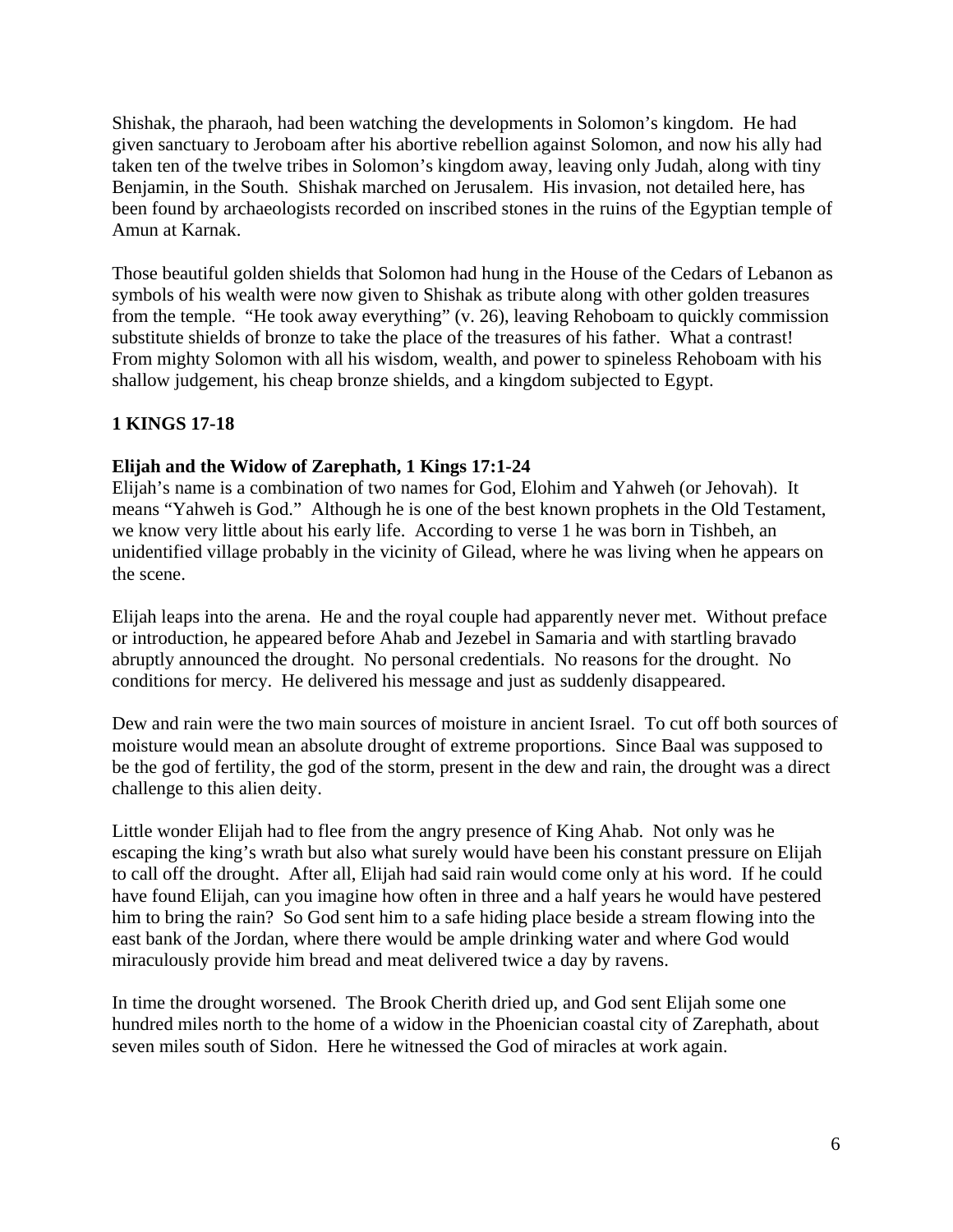A poverty-stricken widow suffering the deprivation of the drought with a son she was struggling to feed. And Elijah was supposed to ask her for – of all things – water and something to eat. The hopelessness served to intensify the approaching miracle. When the prophet asked her to bake him a cake from her last supply of oil and flour, it was a severe test of her faith. She passed with flying colors. Believing God, she gave up the certain for the uncertain and obediently trusted His word. The miracle of the unending supply of oil and flour was her reward.

The next miracle was even more spectacular. The resurrection of her dead son brought her faith to its highest point. Seeing her boy alive again, she exclaimed, "Now by this I know that you are a man of God, and that the word of the Lord in your mouth is the truth" (v. 24).

Her immature faith struggles with the tragedy, and she assumes the death is God's punishment for some unknown sin in her life. She believed Elijah's saintly presence in her home had somehow drawn God's attention to her. If he had not come, God would have continued to overlook her sin, and her son would not have died. It is sad to see the same distorted belief expressed today in the midst of suffering. "What did I do to deserve this?" is a question pastors and counselors hear too often from confused people facing tragedy.

In the upper chamber, Elijah stretched himself over the body of the child in the same manner of Elisah in 2 Kings 4:34 and Paul in Acts 20:10; and the boy came back to life.

#### **Elijah and Obadiah, 1 Kings 18:1-16**

Despite the fact that the drought was severe in Samaria, Ahab did not change his ways. There was only one thing to do. Elijah must lay before the people a convincing proof that Yahweh was the true God. So after about three years in Zarephath, Elijah was sent to face Ahab and lay down the challenge.

At this point we are introduced to an interesting and inspiring character named Obadiah, not the canonical prophet with the same name, but a God-fearing high official in Ahab's court. He was probably second in command in Israel. And yet, in this unlikely and highly visible position in Ahab's court, Obadiah maintained a brave loyalty to the true faith. Neither Jezebel's flatteries nor her frowns had moved him. His brave protection of the prophets of Yahweh described in verse 4 was apparently necessitated by Jezebel's campaign to eliminate the worship of Yahweh in Israel.

In his typical manner, Elijah "suddenly" met Obadiah, who recognized the prophet immediately. His reason for not telling Ahab he had found Elijah was that he feared the prophet would suddenly disappear and anger Ahab further. That fear was justified. Elijah had a way of doing just that.

#### **Elijah and the Prophets of Baal, 1 Kings 18:17-27**

The conversation between the king and the prophet beginning in verse 17 confirms that Ahab still blamed the drought on Elijah's arbitrary stubbornness, not on his own idolatry. Like Nathan's "Thou art the man," Elijah sets the record straight. Israel is troubled because Ahab has replicated his father Omri's disobedience and added to it his own idolatry. A great national contest will settle once and for all who is the true God.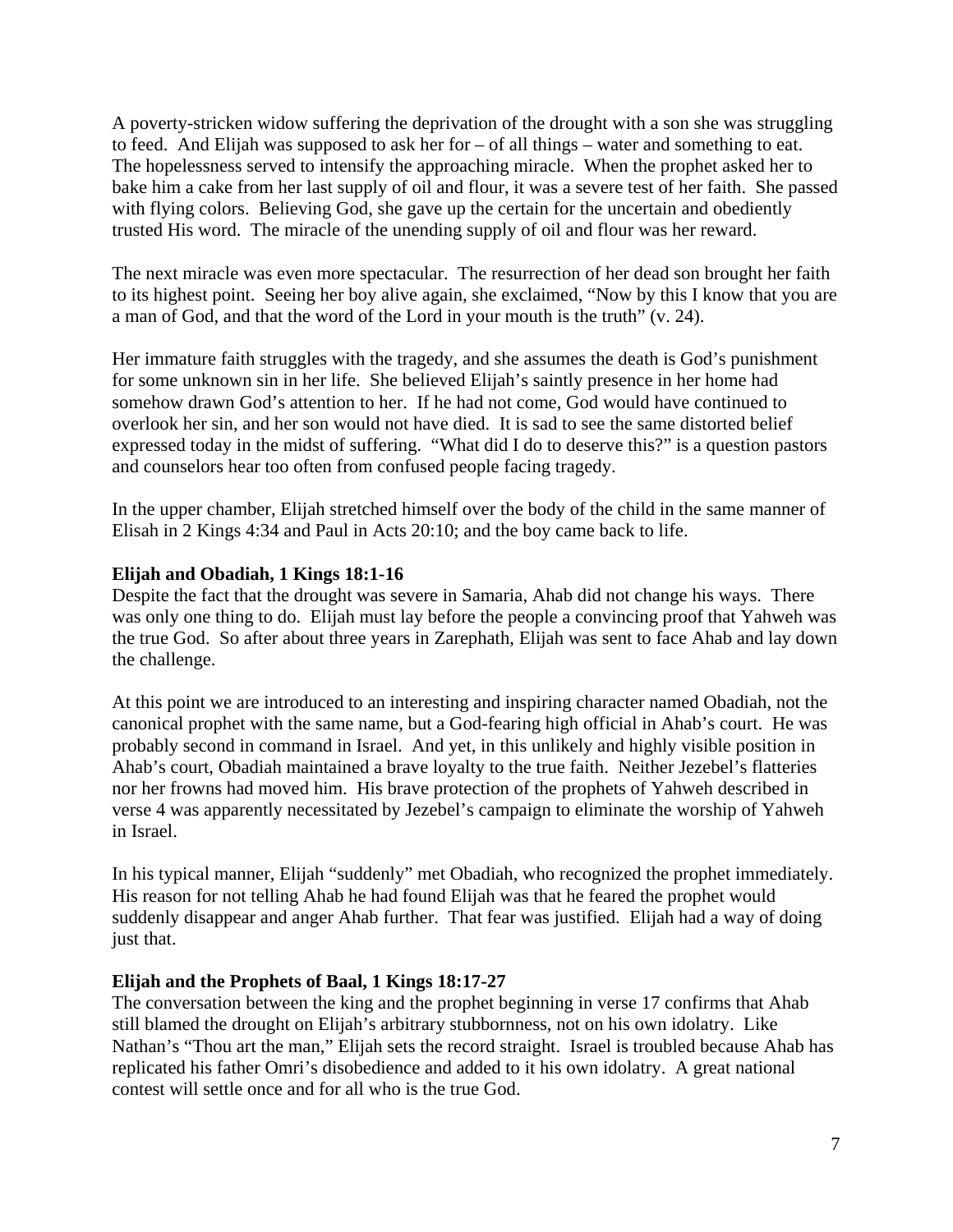It was decision time. No one could avoid it. Ahab was mistaken. One cannot serve Yahweh and Baal together. "If the Lord is God, follow Him; but if Baal, follow him" (v. 21). The phrase "How long will you falter between two opinions?" is difficult to translate clearly. So, even though an exact translation is difficult, the obvious meaning is: "How long will you keep on dancing from one leg to the other, like a bird trying to straddle a widening branch or a man trying to take both forks of a road at the same time?" In other words, "How long will you try to worship both Yahweh and Baal at the same time?" The statement is clearly a metaphor to condemn half-hearted, double-minded indecision.

In order to forestall any accusations of unfairness, Elijah set the conditions of the contest to give every possible concession to the prophets of Baal: (1) They could be first to choose the sacrifice. (2) They could pray first and for as long as they wished. (3) The proof-sign was to be fire. Since Baal was supposed to be the god of the sun, the god of the storm, they could not object. So they set up their altar and called on their god to answer.

Elijah's taunts were classic sarcasms. One slur was especially abrasive. The phrase translated "he is busy" has been translated in other versions: "He is pursuing," "he is gone aside," "he is engaged," "he has business to transact," or "he hath an occasion to retire." Most commentators believe the phrase is a euphemism for "turning aside for a call of nature," or "going to the privy."

### **1 KINGS 18-19**

#### **Elijah and the Prophets of Baal, 1 Kings 18:18-46**

Elijah had time for his own calm and deliberate preparations. How composed and self-assured he is in contrast to the wild acrobatics of the Baal worshippers. There must have been nearby a previous altar to Yahweh which had been torn down, maybe by Jezebel's followers. From the old altar Elijah took twelve stones from which to symbolically form the base of a new altar. The trench, as big as the square area of field in which two seahs (about five gallons) of grain might be planted, was dug. Then, symbolically, twelve jars of water were poured over it all. After his simple and dignified prayer, the mighty fire of God fell and consumed sacrifice, altar, stones, water, everything. The people, now convinced, cried out, "The Lord, He is God!" "Yahweh is Elohim!" Those words in Hebrew were actually Elijah's name! "Yah is El!"

The humble entreaty of the lonely prophet of Yahweh on the mountain is moving. His servant, who is not mentioned before now, climbed higher to see the first small approaching cloud, and Elijah warned Ahab to start his chariot ride back to Jezreel. Jezebel was waiting for him there. Then, with the hand of the Lord upon him in renewed strength, Elijah outruns the chariot to Jezreel, about seventeen miles cross country.

#### **Elijah Escapes from Jezebel, 1 Kings 19:1-14**

Apparently Ahab and Jezebel had a second home in Jezreel. When the king's chariot arrived there from Carmel, Elijah, having outrun him, waited to see what would happen when Jezebel heard the report. If he expected Ahab to force Jezebel to give up her campaign against Yahwehworship, Elijah had overestimated the king's courage. If he expected Jezebel to admit defeat and give up her opposition, Elijah had underestimated the queen's determination. Whichever was the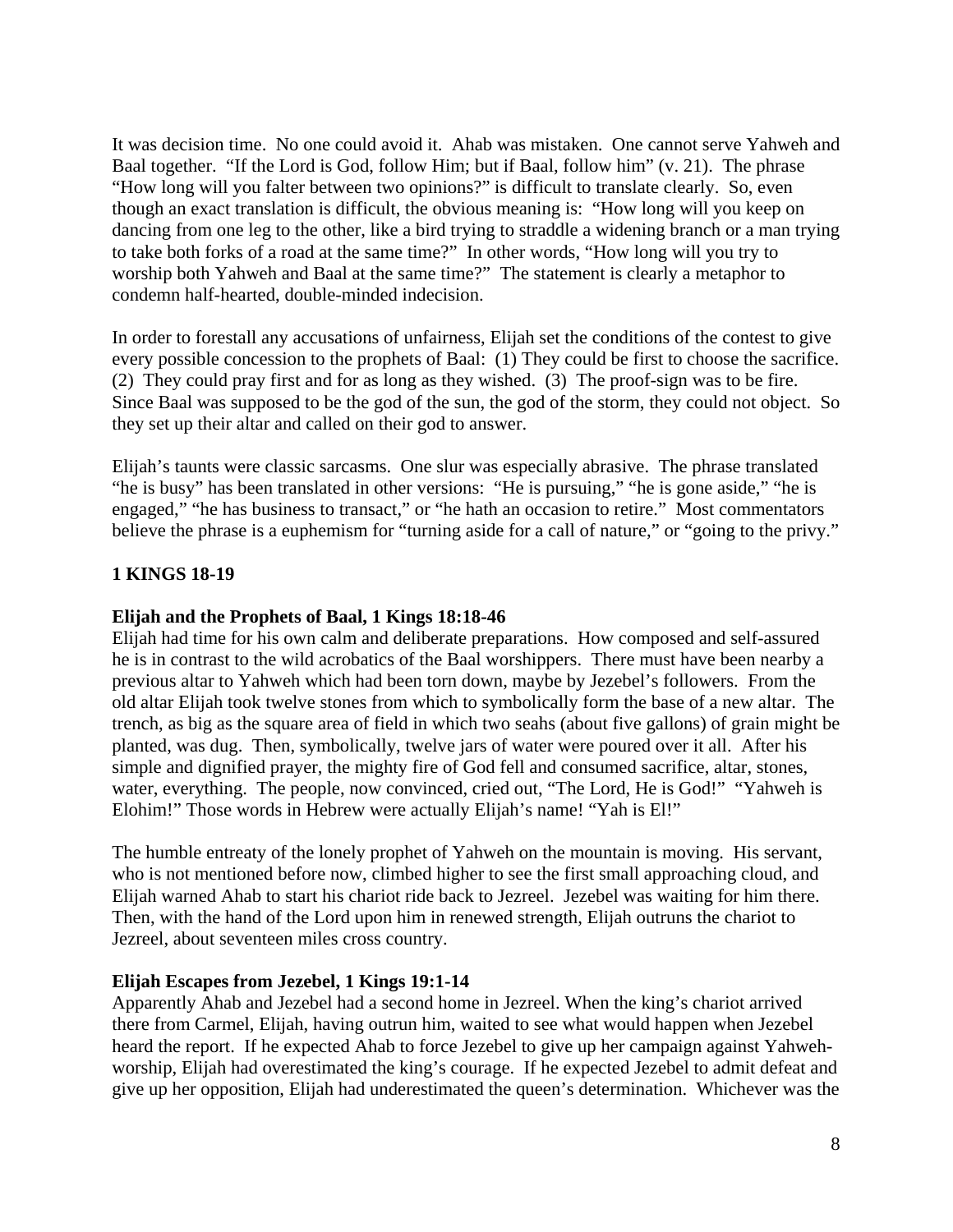case, the prophet seemed surprised and disappointed when Jezebel sent her messenger with the threat in verse 2. The Septuagint adds a phrase to Jezebel's warning, "As surely as you are Elijah and I am Jezebel." How could the high-flying Elijah, fresh from his spectacular victory, so suddenly appear frightened, running for his life from the Phoenician princess he had so recently challenged? He wanted to be alone with God in order to pour out his troubles, recommit his soul to the Lord, and see what God would say to him. It is difficult to believe that the man who a few hours earlier had witnessed God's convincing fire at Carmel, who could vividly remember the miraculous drought, the providential ravens, the widow's oil and her risen son, could so quickly melt before Jezebel and retreat in cowardice. Even courageous heroes are often afraid. So perhaps we should not be surprised that even this super-prophet had moments of fear, disappointment, and self-pity.

Beersheba was a hundred miles from Jezreel on the extreme southern border of Judah's territory. "From Dan to Beersheba" was the biblical phrase used to describe the entire territory of Palestine. He left his servant in Beersheba and went still deeper into the wilderness. The servant, who first appeared with Elijah on Mount Carmel, was, according to legend, the son of the widow of Zarephath who was raised from the dead. Exhausted physically and emotionally, and unable to go any farther, Elijah sat down under a broom bush to rest. Here, under his lonely shelter, Elijah finally gave in to the weariness of his soul and cried out for death. He did not contemplate suicide, for he believed God was the Lord of life. Though a man might wish to die, he was not at liberty to take his life. Only God had the right to do that. Twice the bone-weary man of God fell asleep only to be awakened by an angel with food and water. After rest and miraculous nourishment, Elijah was able to travel for forty days and nights into the Sinai desert as far as Mount Horeb, over a hundred fifty miles further south.

God addressed a question to the prophet, which He repeated again in verse 13: "What are you doing here, Elijah?" Though it contains the sting of a divine rebuke, it seems to have been God's gracious way of inviting Elijah to speak, to pour out his heart. The correct answer to God's question, "What are you doing here?" would have been , "I was afraid of Jezebel and ran to hide in this cave." Instead, like a martyr, he felt compelled to piously remind God about his zeal, his commitment, and his lonely suffering. Despondency has a way of selectively focusing on certain facts from life and conveniently overlooking others. As he gushed out his lonely complaint about being the only faithful one left, he forgot about the great multitudes at Carmel who acknowledged that Yahweh was God. He forgot about the one hundred prophets protected by courageous Obadiah. Despair is always color blind; it can only see the dark tints.

Of the several theophanies in the Old Testament, the one described in the next section is perhaps the most famous. God sent the wind, earthquake, and fire, but His presence was not found in these spectacular demonstrations of destruction. Instead, it was in the "still small voice" that followed them. Others translate this phrase "a gentle little breeze," "a sound of thin silence," "a light whisper."

Elijah needed to restore his faith in God, his faith in himself, and his faith in others. This experience in the wilderness addressed all three. God was still there, as powerful and loving as ever. Elijah could still trust him. He could believe in himself because he was still important to God. There was work for him to do. His faith in others was renewed when God reminded him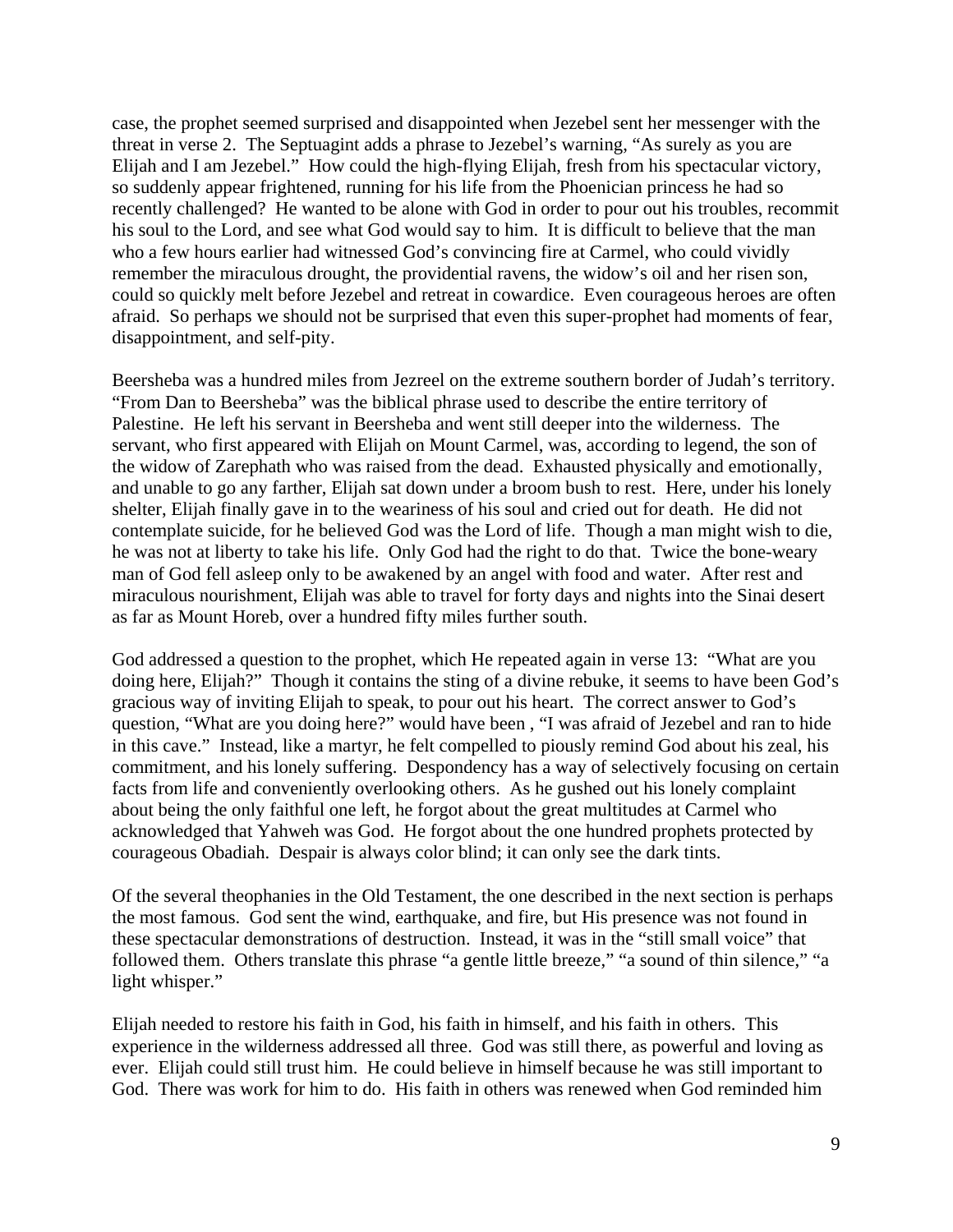that he was not alone in the battle after all. There were the prophets in the caves; there was brave Obadiah. There were the multitudes who proclaimed their renewed faith at Carmel, and, as he will be told in verse 18, seven thousand others who have remained faithful to Yahweh. In reverence and humility, Elijah wrapped his mantle about his face and returned to his cave. He had learned his lesson. On Horeb's mountain, God turned Elijah's eyes away from his own problem and refocused them on others. The prophet needed to begin thinking about the faithful remnant who had not bowed the knee to Baal; he needed to be concerned with Hazael, Jehu, and Elisha, who were waiting for his prophetic word. The vision of need injected the prophet with new enthusiasm for the task.

#### **Elijah Receives a New Task, 1 Kings 19:15-21**

One cure for depression is to get busy. So the first word from God to Elijah after the dramatic demonstration on Mount Horeb is "Go." The anointing of Hazael, Jehu, and Elisha would ensure that the campaign against Baal worship would continue, and a faithful remnant of Yahweh worshippers would survive. Jehu was actually the grandson of Nimshi, not his son. Nowhere else in the Bible is there mention of a prophet being anointed, and there is no record that such an anointing ceremony for Elisha ever took place.

Casting the mantle on this young farmer was Elijah's ceremonial way of drafting him for the prophetic task to which God had called him. Elisha obviously knew what it meant. "He left the oxen and ran after Elijah" (v. 20). Like the reluctant followers in Jesus' parable, Elisha asked for the privilege of first saying goodbye to his parents. "Go (kiss your parents). Then come back, for (remember) what I have done to you (i.e. casting my mantle on you.)" Elisha must have understood it this way. Not only did he go back to tell his parents farewell but he also symbolically put his entire past life behind him by sacrificing his oxen and burning them with a fire kindled from the wooden plow. We will hear more from Elisha later when he appears again during Elijah's translation scene in 2 Kings 2:1-14.

#### **1 KINGS 20-21:17**

#### **Ahab Defeats the Syrians, 1 Kings 20**

The tone of this section of the story shifts considerably. Elijah has been the central character up to this point, but now the focus is on Ahab. In this section, the attitude toward Ahab seems more forgiving. He is presented as a more righteous and courageous leader whom the Lord's prophets support with favorable predictions.

Ahab's readiness to submit to Ben-Hadad's demands after only a brief siege of Samaria may be explained by the fact that he was already a semivassal of Syria. Or it may be he understood Ben-Hadad's first demand in 2-4 as no more than a general demand for the usual form of tribute, which he was willing to pay in order to spare the city. But when the second, more specific demand was delivered (vv. 5-6) Ahab realized the terms were too extreme. Ben-Hadad was asking for total subjection and immediate possession of all of Samaria.

With the brash self-confidence of a bully, Ben-Hadad responded with the boastful threat of total destruction in verse 10. Another interesting translation (Lucian's recension of the Septuagint) expressed it, "There will not be enough dust left of Samaria for foxes to build their holes there."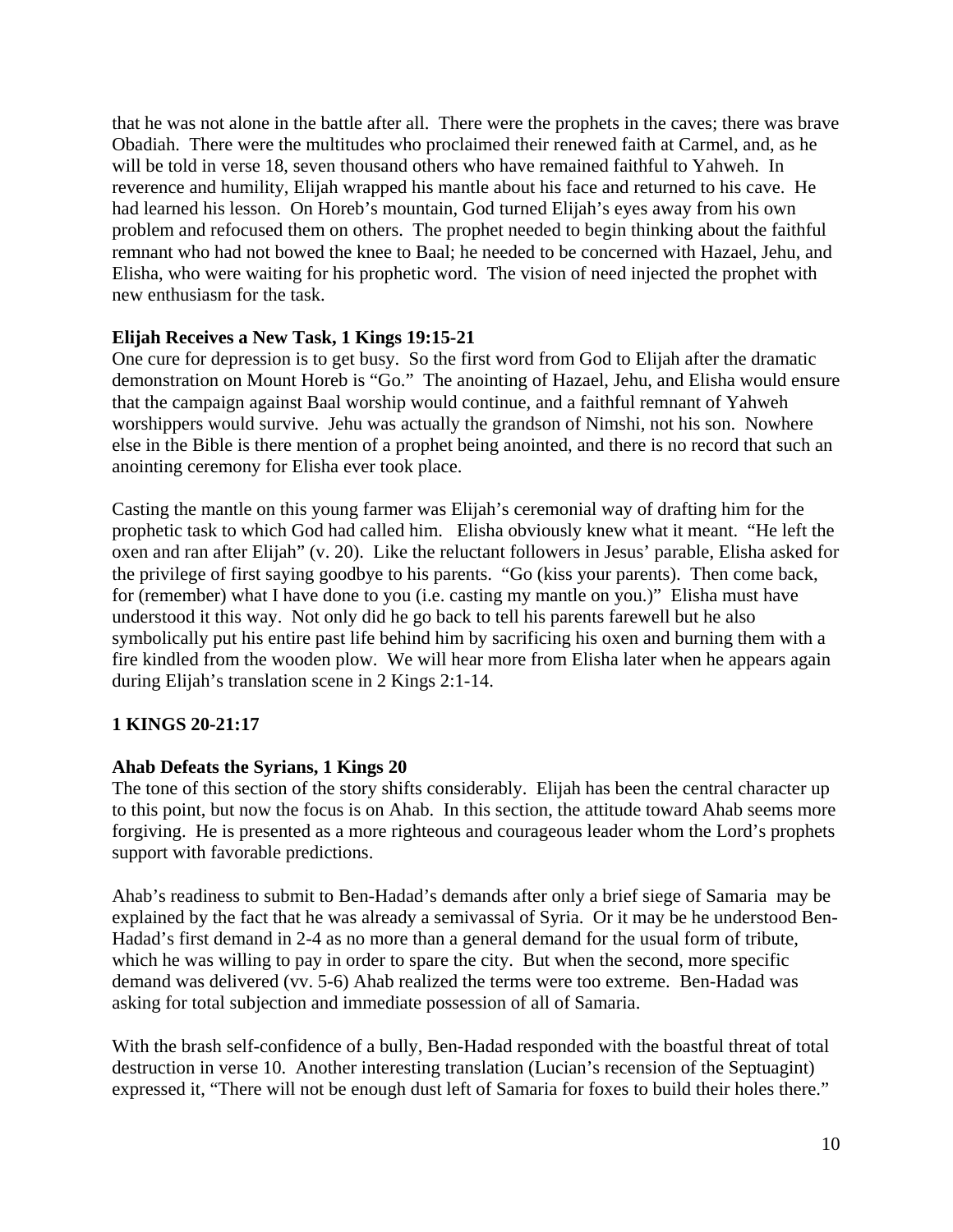But Ahab had a way with words, too, and answered the taunt with what was probably a wellknown proverb in that day. "Let not the one who puts on his armor boast like the one who takes it off" (v. 11). It was an ancient verse of "Don't count your chickens before they hatch." So confident of victory was the Syrian monarch that he was prematurely celebrating with his troops in drunken abandon when Ahab's clever proverb was delivered.

Meanwhile, an unknown prophet delivered to Ahab the divine plan whereby God would deliver Samaria from the surrounding armies. None of the three prophets mentioned here and in verses 28 and 35 is identified. The 232 "young leaders of the provinces" were probably skilled assault commandos who would precede the standing army in an initial surprise attack. Caught off guard, their leaders drunk, their ranks divided among thirty-two competitive kings, each more interested in the safety of his own ranks than in the success of the overall objective, Ben-Hadad's army panicked.

Some interpreters link the 7,000 Israelite soldiers in verse 15 with the 7,000 in 19:18 who had not worshipped Baal. Such an interpretation would add strength to the idea that it was God who gave the victory, this time by using His righteous band of faithful followers.

As they rehearsed the battle, Ben-Hadad's advisers drew the conclusion that Israel's gods must be "mountain gods," giving Israel a military advantage when they fought on higher elevations such as the hill of Samaria. Since their own gods were gods of the plain, the Syrians concluded they had been unfairly matched in the Samaritan campaign. So the Syrian strategy was to challenge Israel again in the spring, this time on the flat plains surrounding the city of Aphek.

Verse 27 is difficult to translate, but its obvious purpose is to contrast the enormous number of Ben-Hadad's troops with a grossly outnumbered Israeli army. Up against Syria's vast host, Ahab's army looked "like two little flocks of goats" (v. 27). For the second time an unknown prophet reminded Ahab that he would prevail, but only because of Yahweh's miraculous intervention (v. 28). An unusually large number of Syrian troops were killed that day, both on the battle field and in a collapsing city wall at Aphek where survivors had fled.

With no hope of survival apart from the compassion of Ahab, Ben-Hadad and his hapless survivors donned sackcloth, a traditional symbol of submission and repentance, and prepared to throw themselves on the mercy of their captors. For added effect they put ropes around their heads. The ropes probably represented halters by which their captors could lead them around. Or perhaps the ropes were symbols that their surrender was so complete that they were even ready to be hanged.

The closing episode in chapter 20 is another illustration of the style of historical writing that is unique to the Books of Kings. A traditional historian would probably have portrayed Ahab's Syrian-Israeli peace treaty as a stroke of diplomatic genius. The king would be praised for the national security and power his shrewd political negotiations had guaranteed. But not the biblical writer. Interested only in interpreting these historical events from the perspective of God's purpose for Israel, he denounced Ahab's treaty as a serious violation of Yahweh's will. Instead of being praised for what he did, Ahab would be punished by the loss of his life. (v. 42). Acting out the part of a wounded soldier, the prophet cleverly led Ahab to judge his own case, a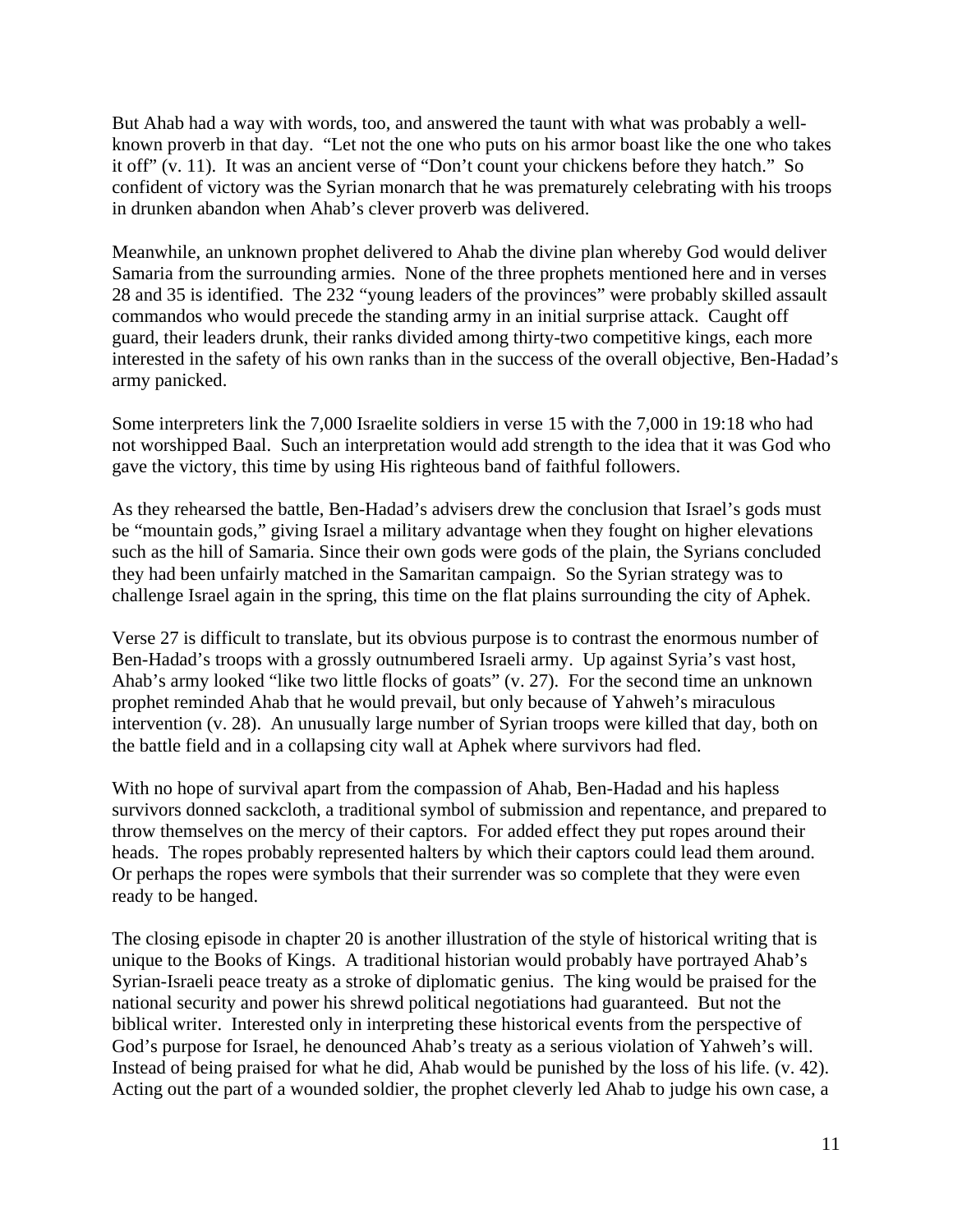technique similar to the one Nathan the prophet had employed when he induced King David to judge the fictional rich man who slaughtered a poor man's lamb.

#### **Ahab Takes Naboth's Vineyard, 1 Kings 21:1-16**

R. G. Lee, the legendary Baptist preacher from Memphis, Tennessee, preached a dramatic sermon regarding this scripture hundreds of times before conventions, pastors' conferences, and evangelistic rallies, always with the same timeless appeal. Lee called his sermon, "Payday Someday!"

Verse 1 sets the scene in Jezreel where the king and queen apparently had another royal residence as a winter retreat from the colder elevations of Samaria. Naboth refused to release his vineyard to his next-door neighbor not because Ahab's offer was unfair but because he considered the sale a violation of the biblical law of inherited land. Surely a handful of silver would sway anybody. But the brusque, flat refusal of sturdy Naboth, showing there was still some independence in Israel, sent Ahab into another of his childish pouting moods.

Attempting to lift his spirits, Jezebel goaded Ahab with the statement in verse 7, which literally means "you now, do kingdom over Israel." Because of her upbringing in the absolutist monarchy of the Phoenician court, she was used to a dictatorial leadership style. She decided to take matters into her own hands and show Ahab how her strong father, King Ethbaal, would have handled such a matter in Tyre.

Her scheme involved the bribing of false witnesses to frame Naboth with a capital crime, getting him legally prosecuted and finally executed. Since the property of public criminals in the ancient East reverted to the crown, Ahab would have his vineyard.

# **1 KINGS 21:17-22:40**

#### **Elijah Condemns Ahab, 1 Kings 21:17-29**

Elijah, the colorful prophet from Tishbeh, enters the picture again after the long interlude since chapter 18 when he was last mentioned. In this passage God sends him to Jezreel to confront the wicked King Ahab for the second time. God wanted Elijah to catch Ahab red-handed, in the very act of confiscating the murdered Naboth's property. Without the slightest tinge of guilt, Ahab had rushed next door to claim his new toy. Instead he found there, standing by the vineyard gate, waiting for him – dark-browed, motionless, grim – the prophet whom he had not seen for years. As usual, Elijah had appeared with dramatic suddenness, this time like an incarnate conscience, to judge the king for the last time. Elijah's words are harsh: "In the place where dogs licked the blood of Naboth, dogs shall lick your blood, even yours."

After two verses of editorial comment about Ahab's evil reign, the writer then tells us that Ahab, convicted by Elijah's condemnation, repented. His repentance was exhibited by four customary actions: (1) he tore his clothes, (2) he wore sackcloth next to his body, (3) he fasted, (4) he "went about mourning." The repentance was apparently genuine, if not long-lasting, so God tempered His wrath with mercy by delaying the total destruction of Ahab's dynasty until Jehu killed his sons in 2 Kings 9:1-10:28.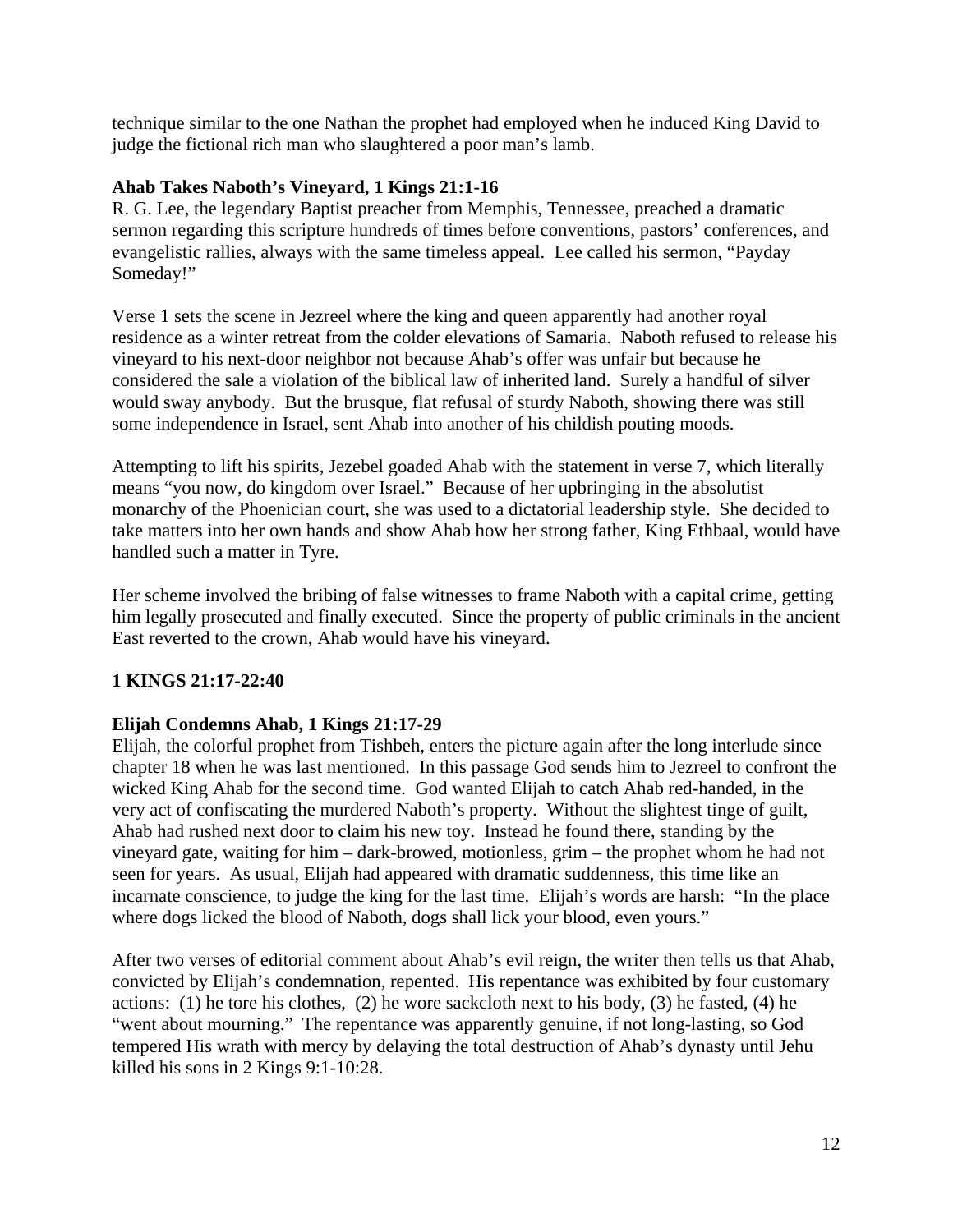The last time they met, Ahab had called Elijah "O troubler of Israel" (18:7). Now Elijah is "O my enemy."

#### **Ahab is Warned by Micaiah, 1 Kings 22:1-28**

In the zig-zag pattern used to switch his story back and forth between Israel and Judah, the writer left Judah at 15:24, after outlining the reign of Asa. Next he picks up the story of Judah again at 22:41 with the reign of Jehoshaphat, Asa's son. But before coming to that, he is forced to introduce Jehoshaphat prematurely in this section in order to complete the account of Ahab.

The three-year period in verse 1 is measured from the second defeat of Ben-Hadad at Aphek, described in chapter 20.

Ramoth Gilead, Ben-Hadad's fortress commanding the approach to Israel and Judah from Transjordan, had been ceded to Israel by treaty following Syria's surrender at Aphek. Presumably, Ben-Hadad had treacherously refused to give up the city, and it was still in Syrian hands. Jehoshaphat, the ruler of the Southern Kingdom, agreed to help Ahab regain the fortress.

Curiously, after making his decision, Jehoshaphat then requested that an inquiry be made about God's will in the matter. The order should have been reversed. He should have sought the will of God first.

A few commentaries associate the four hundred prophets in verse 6 with Jezebel's prophets of Baal, some of whom might have survived the massacre at Mount Carmel. But more than likely they were prophets of Ahab's adulterated version of Yahweh worship, which held that Baal and Asherah could be worshiped along with Yahweh and that calf-images were permissible worshipaids.

 Jehoshaphat, who was more at home with the traditional form of Yahweh worship, was not satisfied with the authenticity of Ahab's four hundred courtesans. Ahab reluctantly mentioned Micaiah as an exception to the popular trend in prophets.

Apart from what is related here, nothing is known about Micaiah. His meeting with the two kings in the wide-open arena of the threshing floor at the gate of Samaria must have been a dramatic scene. The two kings in their splendid regalia, the four hundred crowd-pleasing prophets of Ahab, the false prophet Zedekiah wearing bull's horns to act out his reassurance that Ahab would "gore the Syrians," the curious spectators taking it all in.

At first it appeared that Micaiah had yielded to their plea not to make waves by giving a negative report to the king. When asked for his advice, he repeated the same ingratiating encouragement the other four hundred prophets had given the king in verse 6: "Go and prosper, for the Lord will deliver it into the hand of the king!" (v. 15). But even Ahab recognized that Micaiah was mocking them all with biting irony and sarcasm. He was mimicking the baseless optimism of the smooth-talking court preachers of Samaria.

After a royal reprimand, Micaiah unleashed the painful truth on the two kings and the followers. Just as Ahab expected, the truth was bad news. "I saw all Israel scattered on the mountains, as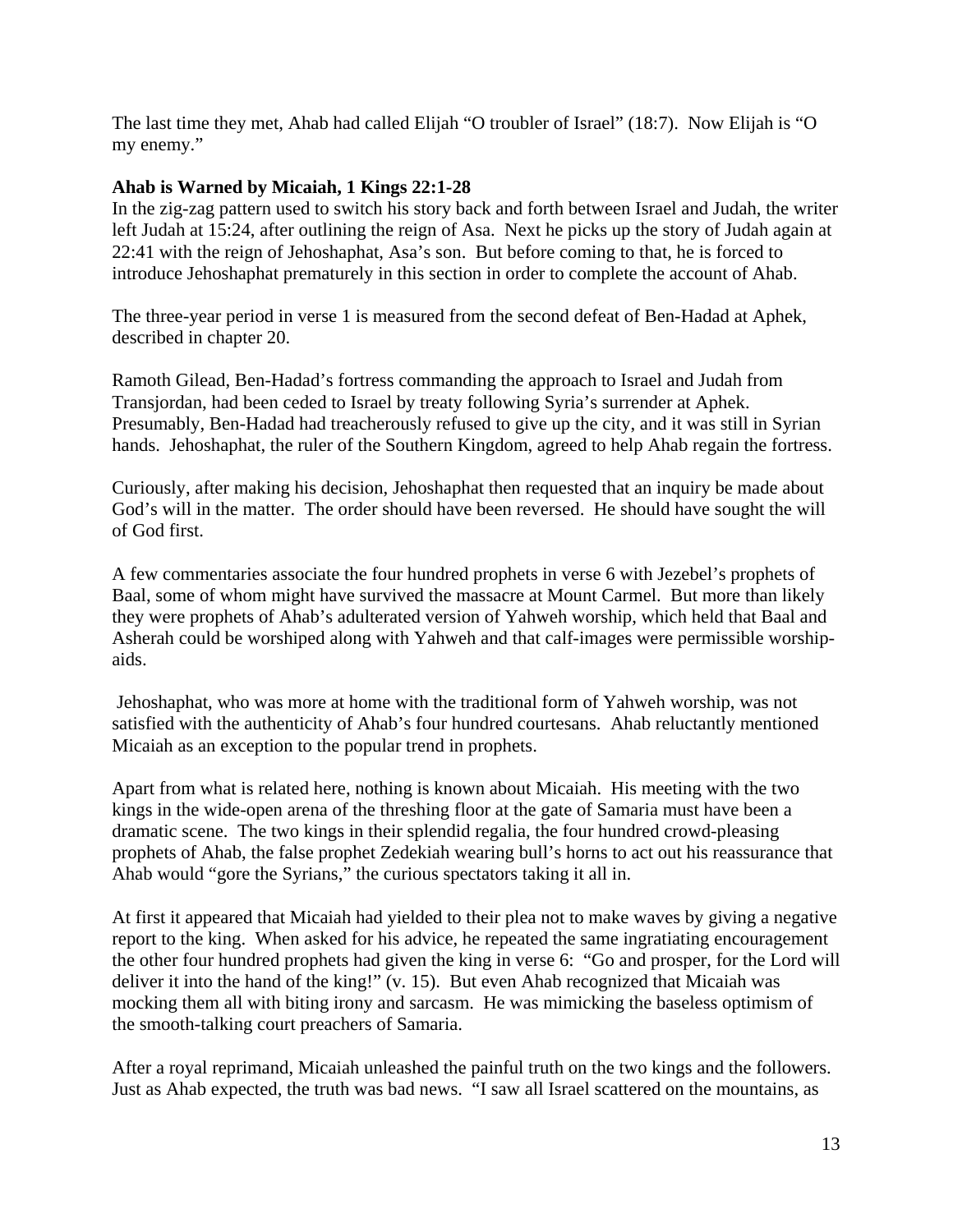sheep that have no shepherd" (v. 17). In the vision God asked for a volunteer from among the host to go to Ahab and influence him to disregard Micaiah's prophecy and attack Syria so "that he may fall at Ramoth Gilead" (v. 20). After a brief discussion, one of the group around the throne volunteered a plan. The volunteer is identified in verse 21 as "a spirit." This is not satan, nor an evil spirit, but an angelic being, perhaps a prophetic spirit who was also responsible for calling the prophets, inspiring them, authenticating their predictions, and distinguishing them from lying prophets.

Zedekiah, who must have been a spokesman for the four hundred false prophets, perhaps still wearing his foolish manmade bull horns, rushed forward, incensed, and slapped Micaiah. Micaiah is then returned to the custody of Amon and Joash, where he apparently was being held under some kind of arrest. Amon is identified as the governor of Samaria, but Joash is not known.

#### **Ahab Is Slain in Battle, 1 Kings 22:29-40**

Flying in the face of Micaiah's warning, the two kings rallied their two armies for an assault on Ramoth Gilead. Even though he despised Micaiah, Ahab knew better than to totally disregard his words. He decided to take some precautions as the better part of wisdom. So the king devised a plan to disguise himself and go into battle as a common charioteer. An anonymous Syrian archer shot an arrow at random, striking the disguised Ahab in a tiny, vulnerable seam in his armor. As the sun was going down, the cry went up that the king was dead. Israel retreated, bearing their slain leader back to Samaria.

As Elijah had predicted, when Ahab's bloody chariot was washed at a pool in Samaria, the dogs were there to lick his blood.

#### **1 KINGS 22:41-53**

#### **Jehoshaphat's Reign Summarized, 1 Kings 22:41-50**

Having concluding his long narrative of Israel's king Ahab, including the stories of the prophet Elijah, the writer in typical fashion now switches his story back to Judah, picking up where he left off in 1 Kings 15:24 with Asa's death. While waiting to come back to Judah, he has told of Israel's suffering through the turbulent reigns of seven kings and one pretender: Jeroboam, Nadab, Baasha, Elah, Zimri, Omri (and Tibni), and Ahab. Now Ahab is dead, and the writer returns to Judah's history. Asa's forty years on the throne in Jerusalem came to an end with his death from natural causes, and his son Jehoshaphat was crowned in his place (v. 41).

Because of his involvement in Ahab's war against the Syrians, Jehoshaphat had to be introduced ahead of time in 1 Kings 22:2. However, the writer, following his outline, still wanted to complete the story of Ahab before beginning the account of another southern king. So he withheld the usual introductory information about Jehoshaphat until he reached the proper position in the sequence.

Several interesting features appear in Jehoshaphat's introduction in verses 41-42. This is the first time a king's age has been noted at the beginning of his reign. From now on this is the usual pattern in the stories of the kings of Judah.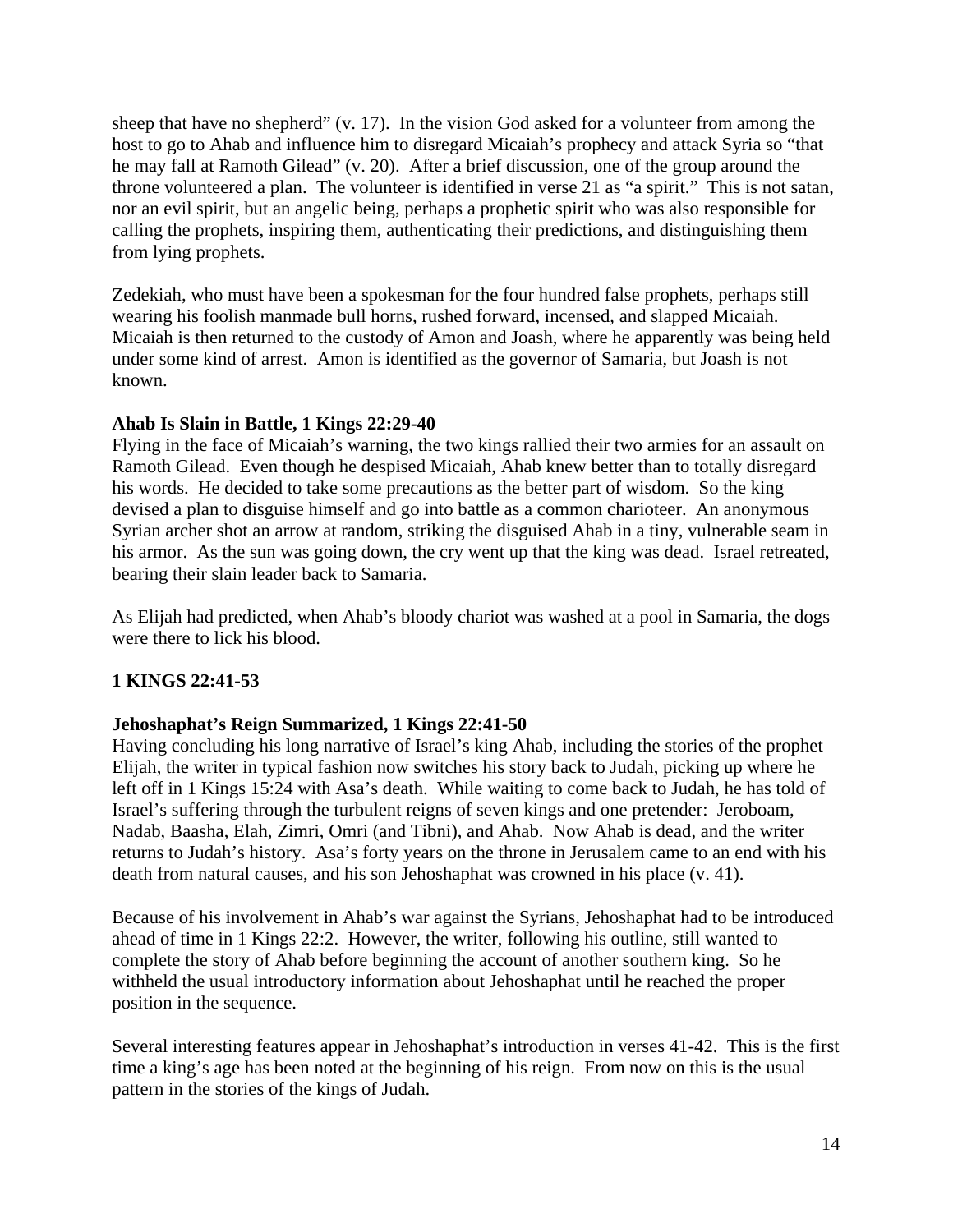Another unusual feature of the story of Jehoshaphat is its brevity. Even though he was an important historical figure and continued the long and stable dynasty of his father Asa by reigning for twenty-five years, Jehoshaphat is given only ten verses for his story. This is one of several places where it seems evident that the author is more interested in telling about the kings of Israel than the kings of Judah. With special glee he catalogues the sins of Israel's rulers in embarrassing detail, while only hitting the high spots of the transgressions of the southern monarchs.

Even though Asa's moral reforms were impressive, they were not absolute. Asa had not destroyed all the "high places" (1 Kings 15:14). Now Jehoshaphat was also guilty of this same shortcoming (v. 43). Because the Canaanites had practiced their pagan rituals (including human sacrifices) on the mountain tops of Palestine, God has ordered the children of Israel to destroy these abominable shrines on the high places:

> You shall drive out all the inhabitants of the land from before you, destroy all their engraved stones, destroy their molded images, and demolish all their high places.

> > *(Numbers 33:52)*

Jehoshaphat's report card is marked down because he, like his father, allowed the people to worship Yahweh on the "high places" (v. 43).

Jehoshaphat is also condemned because he "made peace with the king of Israel" (v. 44). This could refer in a general way to his peaceful relations with all the kings in Israel during his reign: Ahab, Ahaziah, and Jehoram. But the writer probably had in mind the specific alliance Jehoshaphat made with Ahab of Israel during his war with Syria (1 Kings 22:2). God's displeasure with this alliance is mentioned in

2 Chronicles 18:1 where the marriage of Jehoshaphat's son to the daughter of Ahab and Jezebel is identified as the main complaint.

With the exception of his lax attitude toward the high places and his peace treaty with Ahab, Jehoshaphat is given good marks by the writer. "He walked in all the ways of his father Asa," who also ranked high in the writer's judgment, and he did "what was right in the eyes of the Lord" (v. 43). Jehoshaphat banished the sacred prostitutes who remained after his father's incomplete campaign against them (v. 46). Furthermore, he is commended for his military efforts (v. 45), his continued subjection of Edom (v. 47), and his ill-fated attempt to reestablish Judah's trade routes to Ophir (vv. 48-49).

In verse 47, the nation of Edom is mentioned for the first time since 1 Kings 11:14-17. Since David's conquest of their territory years earlier, the Edomites had been denied the right to have a regular king. Jehoshaphat apparently reestablished this policy, ruling Edom through his appointed deputy. Later, during the reign of Jehoram, the Edomites revolted against Judah and appointed their own king.